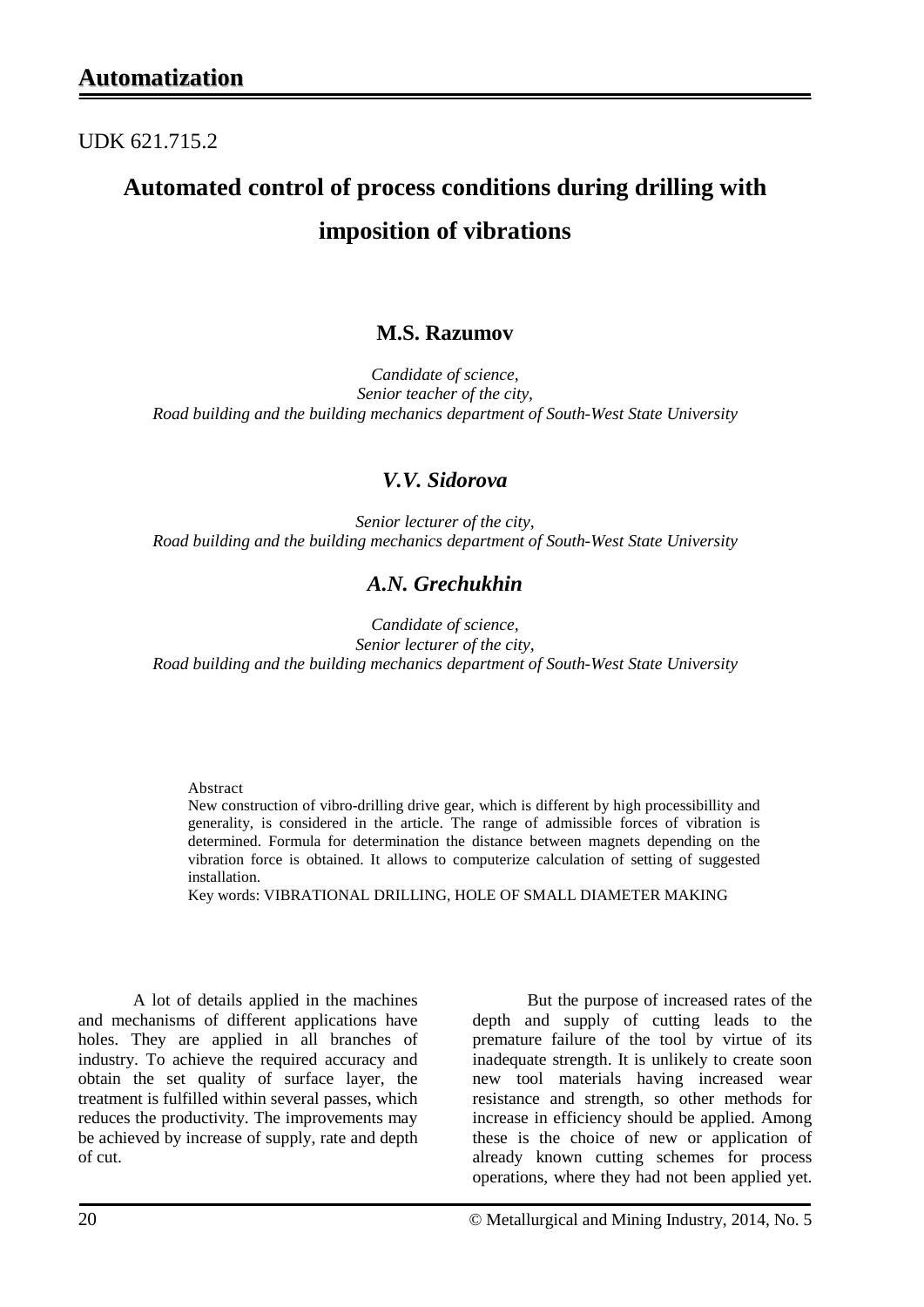In such a way realization of theoretical and experimental researches in the field of drilling cut process with imposition of vibrations is currently important [1].

To provide cutting process interrupt it is necessary that the frequency exceed drilling feed. Oscillation frequency influences the amount of cutting process interrupts during drilling. Process interrupt also reduces the temperature in the area of contact of cut down layer and tool tip and provides more qualitative supply of metal-cutting oil into the area of cutting.

From the other side cyclic loading of an instrument causes fatigue failure of the areas of material tool, which is in contact with a piece and coming off facing [2].

In such a way imposition of axial vibrations may considerably increase the drilling rate in the billets made of titanium alloys, however cyclic loads, which influence the tool durability, should be considered. In connection with this, new methods for stress calculation should be developed.

At the Engineering technologies and equipment department of South-West State University there was developed a device for vibrational drilling.

Working principle of designed device is explained in the figure 3, where the profile of device for vibrational drilling is shown.



**Figure 1.** Device for vibrational drilling  $1 - body 2$ housing cover;  $3,4$  – bearings;  $5$  - input shaft;  $6$  flexible coupling;  $7$  - output shaft;  $8$  – magnets;  $9$ ,  $10$  $-$  magnetic bodies; 11,12 – magnets; 13 – screw; 14 – bearing; 15,16,17,18 - axial bearings; 19,20 - springs

The tool is made of body 1 and housing cover2, where by means of bearings 3,4 there fixed an input shaft 5. Rotation of the input shaft by means of flexible coupling 6 is transmitted to the output shaft 7, where the magnets are placed 8. During rotation of output shaft the magnets interact with placed in the magnetic bodies 9, 10 magnets 11, which are placed in such a way to hold inversed polarity toward the magnets 8 placed at the output shaft 7. During interaction there occur vibrations, the frequency of which is determined by the amount of magnets 8 in the output shaft 7 and magnets 11 in the magnetic bodies 9, 10.

Vibration force is regulated by the distance between magnets 8 of output shaft 7 and magnets 11, 12 located in the magnetic bodies 9, 10, which are being regulated by means of screw on the body 1 and housing cover 2 the device for vibrational drilling and magnetic bodies 9, 10. Vibration amplitude is limited by adjusting screw nut 13, where the bearing is located 14 with the possibility of axial movement and between adjusting screw nut13 and output shaft 7 there located axial bearings 15,16,17,18, between which there located springs 19, 20 for damping of strokes between output shaft 7 and adjusting screw nut 13.

In such a way imposition of axial vibrations may considerably increase drilling rate in the billets made of titanium alloy, but cyclic loads, which influence significantly tool durability, should be considered during stress calculation of rotary cutting tools. In this connection the questions concerning the purpose of vibration modes during drilling [3] should be considered, herein the fundamental parameter is the force of applied axial vibrations of the tool, which may be determine as the difference between critical load of the drill and cutting thrust force.

Analysis of calculation methods of metal-cutting tool for stiffness during drilling showed that for calculation of critical force of the drill it is effective to apply the dependence

$$
[P]_{o.} = \frac{\pi^2 \cdot E \cdot J_{\text{min}}}{\left(\mu \cdot l_{ec}\right)^2} \tag{1}
$$

where  $\mu$ - is the length reduction factor;  $l_{dr}$ – drill range, mm; *E* - elastic module of drill material,  $H/Mm^2$ ;  $J_{min}$ — minimum torque of inertia of drill section,  $MM^4$ . According to this dependence, critical axial force during drilling for various drill diameters was determined.

According to the source [4], axial cutting force during drilling is determined by dependence: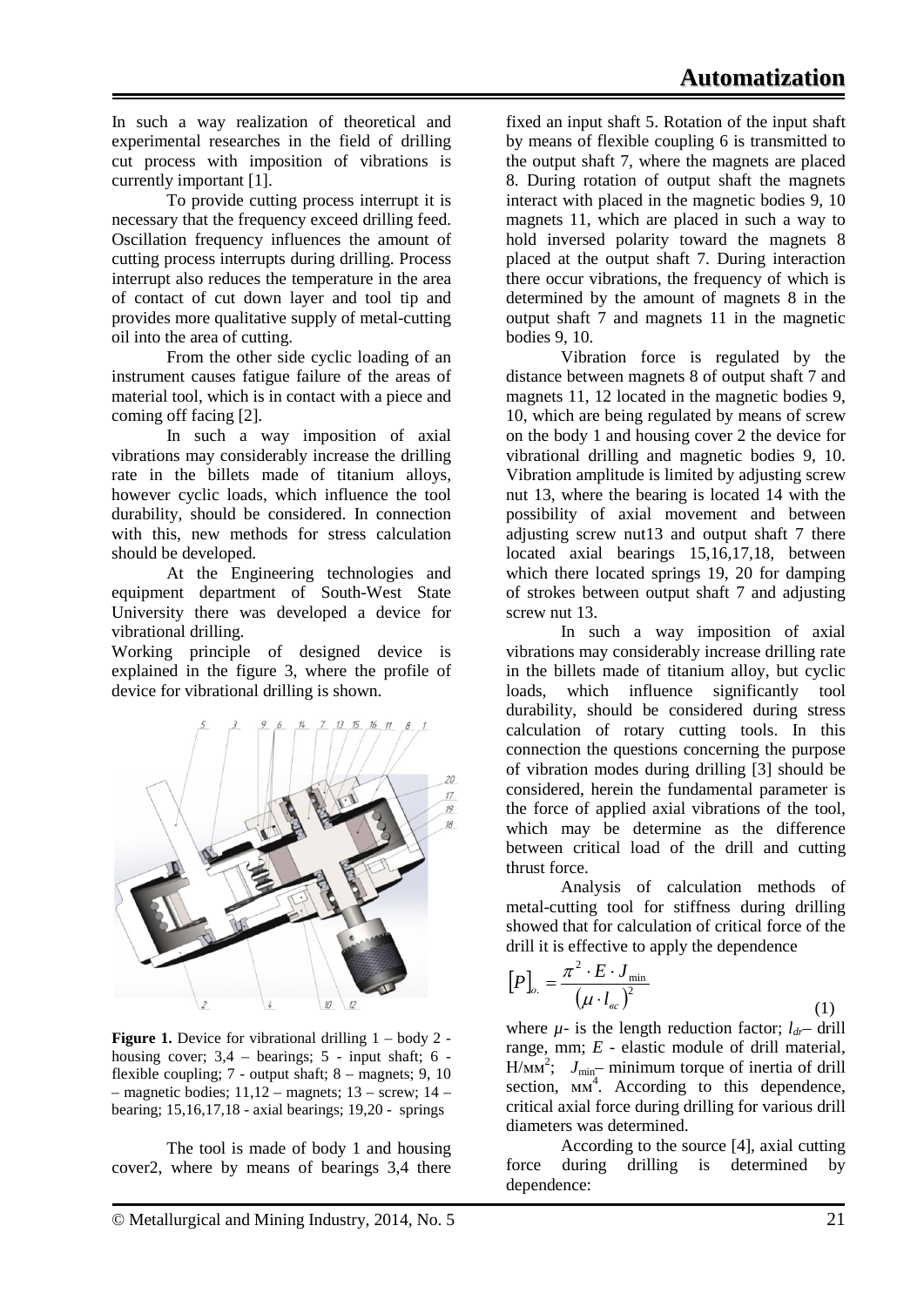## **Automatization**

$$
P_{\scriptscriptstyle \kappa p} = C_{\scriptscriptstyle p} \cdot D^{\scriptscriptstyle q_{\scriptscriptstyle p}} \cdot S^{\scriptscriptstyle y_{\scriptscriptstyle p}} \cdot k_{\scriptscriptstyle p} \tag{2}
$$

where  $C_p$ ,  $q_p$ ,  $y_p$  are the coefficients and exponents of power for calculation of axial force during drilling and boring ;  $D -$  drill diameter, mm*; S* – averaged value of tool supply, mm/r; *kp-* compensation factor, which considers the influence of mechanical properties of the material on the cutting force.

Dependency diagrams of critical load and axial force during drilling are represented in the figure 2-3. For convenience of results report, the range of drill diameters was divided into 2 parts (1-5 mm) (5-20 mm).



**Figure 2.** Dependency diagrams of critical load and axial force for the diameters from 1 to 5 mm during drilling: P – critical force during drilling;  $P_0$  –axial force during drilling.



**Figure 3.** Dependency diagrams of critical load and axial force for the diameters from 5 to 20 mm during drilling: P – critical force during drilling;  $P_0$  –axial force during drilling.

In such a way, we obtained the range and maximum value of acceptable vibration forces.

Fulfilled calculation will allow to choice the parameters during vibrational drilling taking into account the rigidity of rotary cutting tools. Knowing of the form and magnetization intensity of permanent magnet allows to replace it with equivalent system of magnetizing electric current for calculations. Such replacement is possible both during calculation of magnetic-field patterns and during calculation of forces, which affect the magnet from the side of external field.

The scheme of interaction of permanent magnets is represented in the figure 4.



**Figure 4.** The scheme of interaction of permanent magnets

Let us fulfill the calculation of interaction of two permanent magnets. Let the magnets have cylindrical form, their radii are marked as  $r_1$  and  $r_2$ , thicknesses  $h_1$ ,  $h_2$ , magnet axes coincide, the distance between magnets are denoted as *z*, and it is considered to be larger than the magnets size.

Appearance of the interaction force between magnets is explained by traditional way: one magnet creates magnetic field, which affects the second magnet.

For calculation of the interaction force we will mentally replace the magnets with uniform magnetization  $J_1$  and  $J_2$  by circular current loop, flowing along the side face of cylinders.

Current strengths we will express in terms of magnetization intensity of magnets and their radii are equal to magnet radii.

$$
I_{1,2} = J_{1,2} \cdot h_{1,2} \tag{3}
$$

Let us decompose the induction vector

 $\overrightarrow{B}$  of magnetic field, which is being created by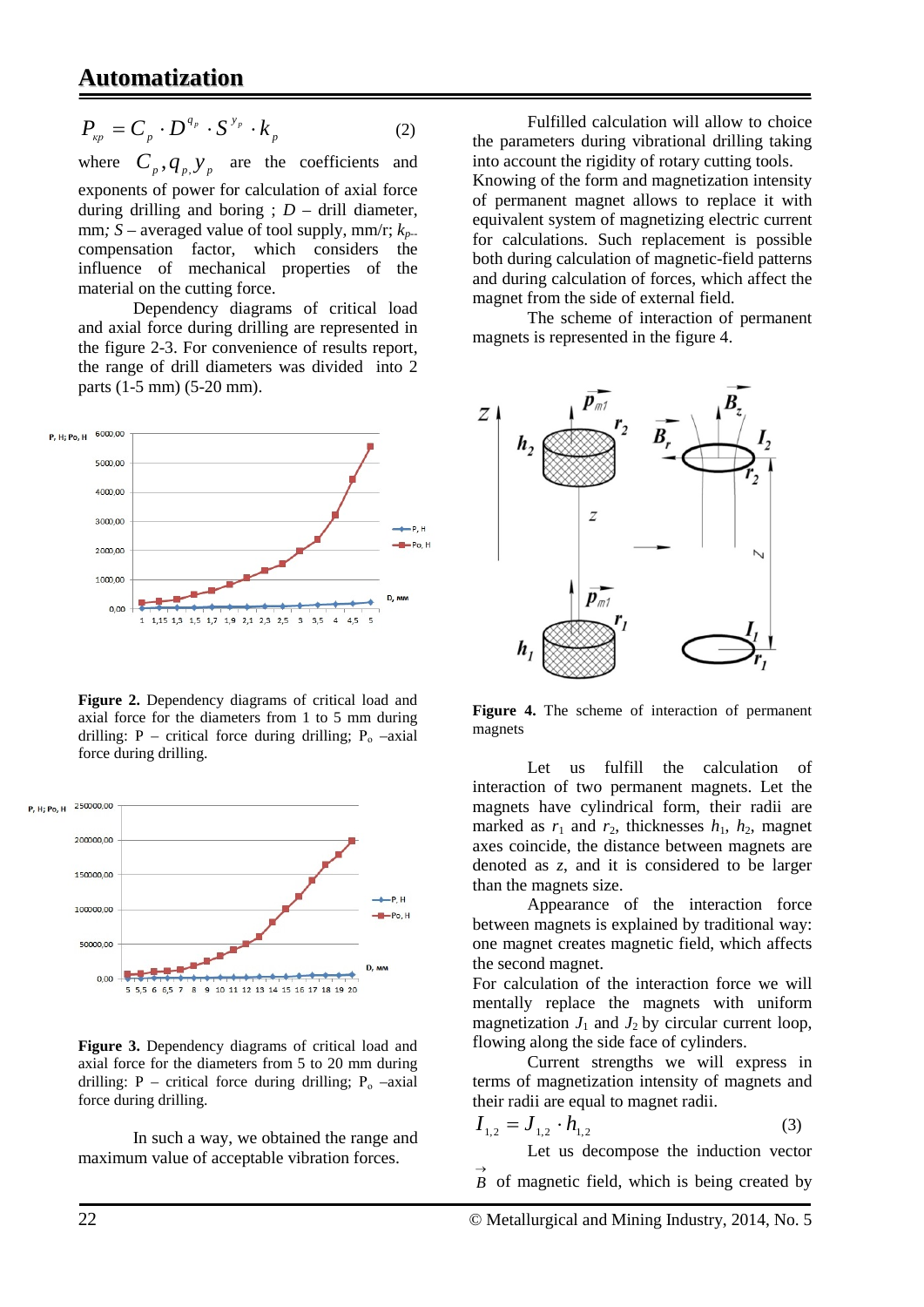the first magnet in the area of location of the

second magnet, into the two parts: axis 
$$
\overrightarrow{B_z}
$$

directed along the magnet axis and radial  $\overrightarrow{Br}$ perpendicular to it.

To calculate joint force, affecting the ring, it is necessary to divide it into small elements *I*Δ*l* and to sum Ampere forces, affecting each element.

As the suggested system has axial symmetry, then the module of radial component is permanent in all points of ring current of the second magnet. Consequently force projection affecting the second magnet taking into account the left-hand rule is determined under the formula:

$$
F = -I_2 \cdot B_r \cdot l = -I_2 \cdot B_r \cdot 2\pi \cdot r^2 \qquad (4)
$$

Positive direction of the force corresponds to the sticking of magnets, positive current - anti clockwise.

Magnetic field, which is created by the first magnet, is equivalent to the field of circular current loop, Laplace's law and superposition theorem allow to calculate field density  $\overrightarrow{B}$ , created by arbitrary system of electric currents in the space arbitrary point. Within the limits of made approximations  $(z \ll r, h)$ , axial component of the field is determined under the formula:

$$
B_z = \frac{\mu_0 \cdot p_{m1}}{2\pi \cdot (r^2 + z^2)^{\frac{3}{2}}},\tag{5}
$$

where

1 1  $p_{m1} = I_1 \cdot S_1 = J_1 \cdot h_1 \cdot \pi \cdot r_1^2 = J_1 \cdot V_1$ magnetic moment of the first magnet;

 $V$  – magnet volume,  $M^3$ ;

 $\mu_0$  – magnetic constant.

Radial component of the field we will find with the help of magnetic flow, in the place of location of the second circular contour under the following formula:

$$
B_r = -\frac{r_2}{2} \cdot \frac{\Delta B_z}{\Delta z} = \frac{\mu_0 \cdot p_{m1}}{4\pi \cdot z \cdot (r^2 + z^2)^{\frac{3}{2}}} \cdot r_2
$$
 (6)

Inserting the expression for radial component of the field, we will obtain the formula for calculation of force of interaction of two magnets in the considered case:

$$
F = -I_2 \cdot 2\pi \cdot r_2 \cdot B_r = \frac{\mu_0 \cdot p_{m1} \cdot p_{m2}}{2\pi \cdot z \cdot (r^2 + z^2)^{\frac{3}{2}}}
$$

(7) where

2 2  $p_{m2} = I_2 \cdot S_2 = J_2 \cdot h_2 \cdot \pi \cdot r_2^2 = J_2 \cdot V_2$ is the magnetic moment of the second magnet.

Mathematical manipulation given in this article allowed to computerize the calculation of parameters of device setting to provide the conditions for forming of holes with imposition of vibration.

Screenshot of program window, which allows to calculate technological parameters during drilling with impositions of vibrations, is represented in the figure 4.